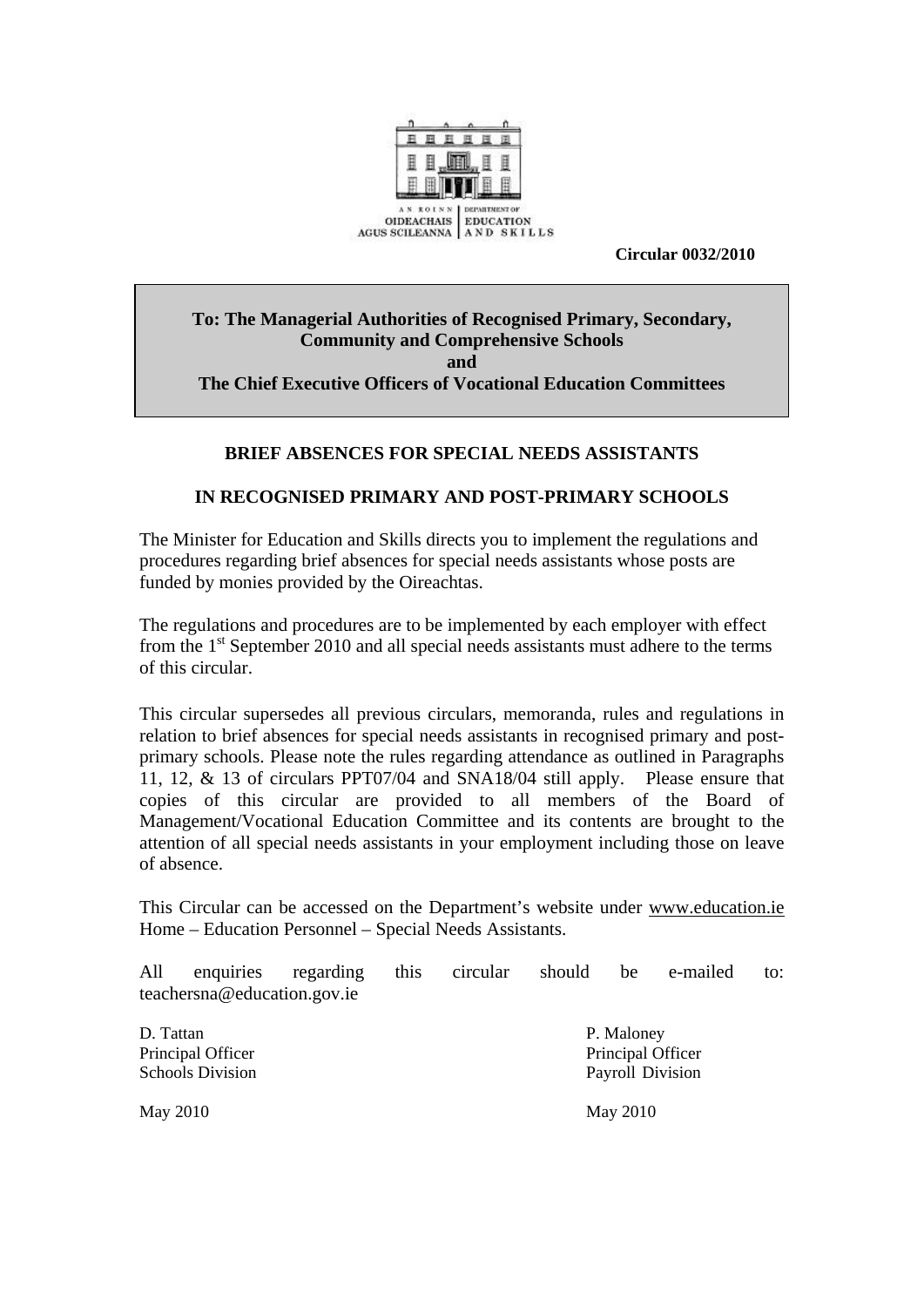# **Brief Absences for Special Needs Assistants - SNAs**

### **1. Definitions**

For the purposes of this scheme the following terms shall have the meanings assigned to them here unless the context indicates otherwise:

The Department – means the Department of Education and Skills.

Employer – means a Vocational Education Committee (VEC) for vocational schools/community colleges and a Board of Management/Manager in the case of primary, voluntary secondary, community and comprehensive schools. The Vocational Education Committee or Board of Management/Manager may delegate responsibility for matters set out in this circular to the Principal of the school.

On Line Claims System (OLCS) - means the system currently operating in primary, voluntary secondary, community and comprehensive schools.

### **2. General Information**

The term "brief absence" is used to describe short-term occasional absences sanctioned by the employer during the school year.

- The prior approval of the employer must be sought and granted for all absences under this circular.
- Each employer shall develop and maintain as part of an overall policy on SNA absences, a policy statement specific to the needs of the school authority, in relation to the approval of brief absences.
- In drawing up this policy, the welfare and educational needs of the pupils shall take precedence over all other considerations and absences should be kept to a minimum to avoid disruption to the SNA duties and to guarantee continuity for all pupils being catered for including ensuring the services of a fully and suitably qualified replacement SNA is available to take up duty if required.
- Pro-rata entitlements to absences under this circular will apply to SNAs employed on a part-time basis.
- Absence for part of a school day constitutes an absence for a full school day.
- Any absence without the approval of the employer will be regarded as unapproved leave, will lead to the immediate cessation of salary and will be dealt with under disciplinary procedures.
- Absences shall not extend beyond the duration of the SNA's contract of employment.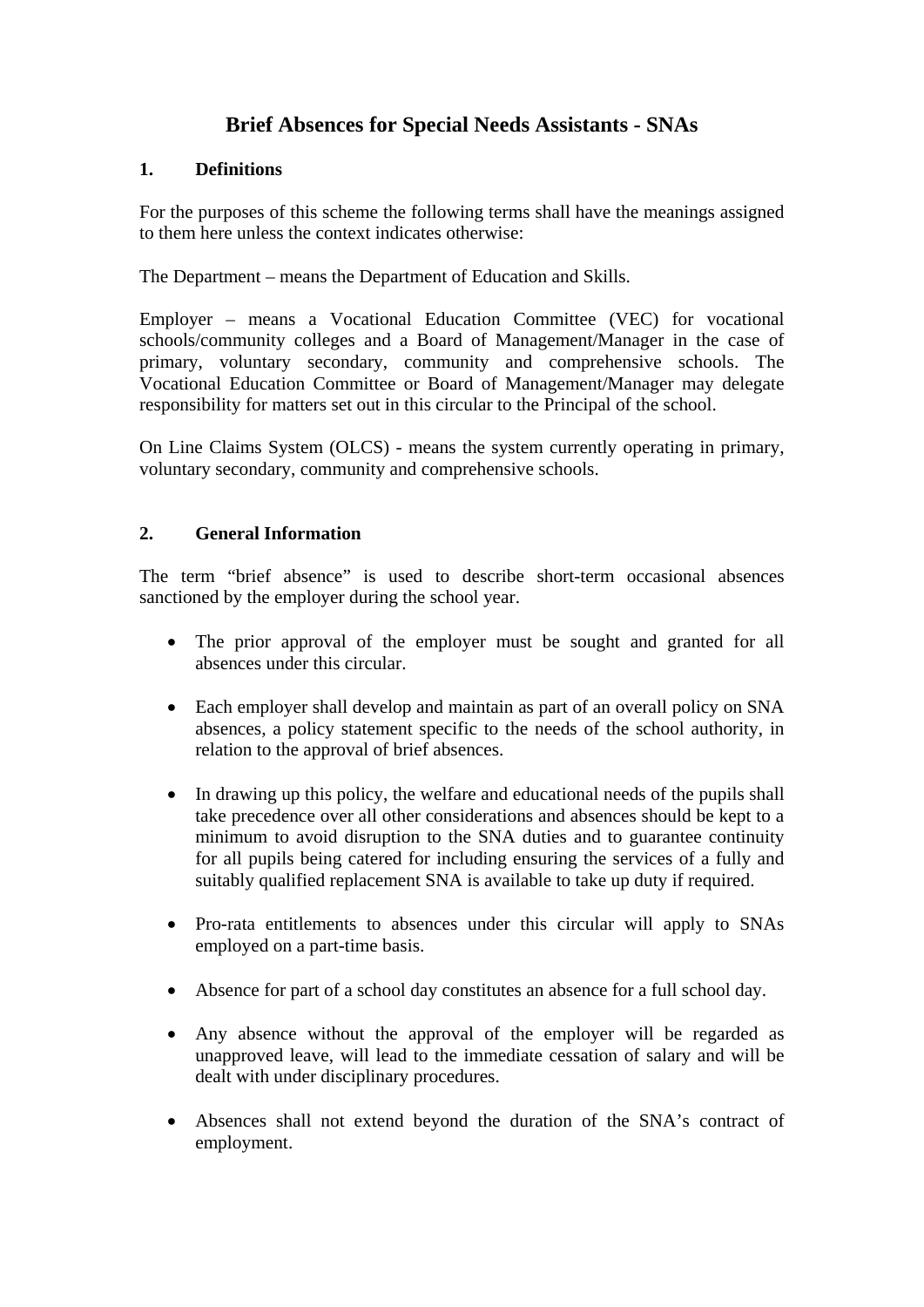# **3. Bereavement Leave – Substitution paid by the Department/VEC**

### **Bereavement involving a family member**

Special leave with pay is allowed to an SNA in the event of the bereavement of a family member.

- **(a) 5 consecutive days (including weekends)** in the case of a spouse, partner, child.
- **(b) 3 consecutive days (including weekends)** in the case of a parent, brother, sister, parent-in-law, step-parent or grandparent.

Should the death occur after school hours the special leave commences from the following day. Should the death occur at the weekend, for example, a Saturday, the special leave commences from the day directly following the death i.e. Sunday.

### **4. Force Majeure Leave - Parental Leave Act 1998 - Substitution paid by the Department/VEC**

Force Majeure leave allows an SNA leave with pay where for urgent family reasons, owing to an injury or the illness of a family member, the immediate presence of the SNA at the place where the family member is, whether at his/her home or elsewhere, is indispensably required.

Force Majeure leave is limited to a maximum of 3 days in 12 consecutive months, or 5 days in 36 consecutive months. School Authorities must ensure that these limits are not exceeded.

In this context "family member" means the following; child or adoptive child, spouse/partner, a person to whom the SNA is in loco parentis, a brother or sister, a parent or grandparent or a person who resides with the SNA in a relationship of domestic dependency.

### **5. General Brief Absences**

The following tables outline the instances where approval for brief absence may be granted, the maximum numbers of days allowable in respect of each absence and the position regarding substitution. **Please note documentary evidence must be retained by the employer and notification of absence must be submitted to the Department (via the OLCS) or VEC where appropriate.** 

### **(a) Paid Leave will be allowed for the following absences. Substitution will be paid by the Department/VEC.**

| <b>Reason for Absence</b>          | <b>Maximum Number of Days</b>         |
|------------------------------------|---------------------------------------|
| <b>Jury Service</b>                | Number of days as deemed necessary by |
|                                    | the court.                            |
| Court Attendance related to school | Number of days as deemed necessary by |
|                                    | the court.                            |